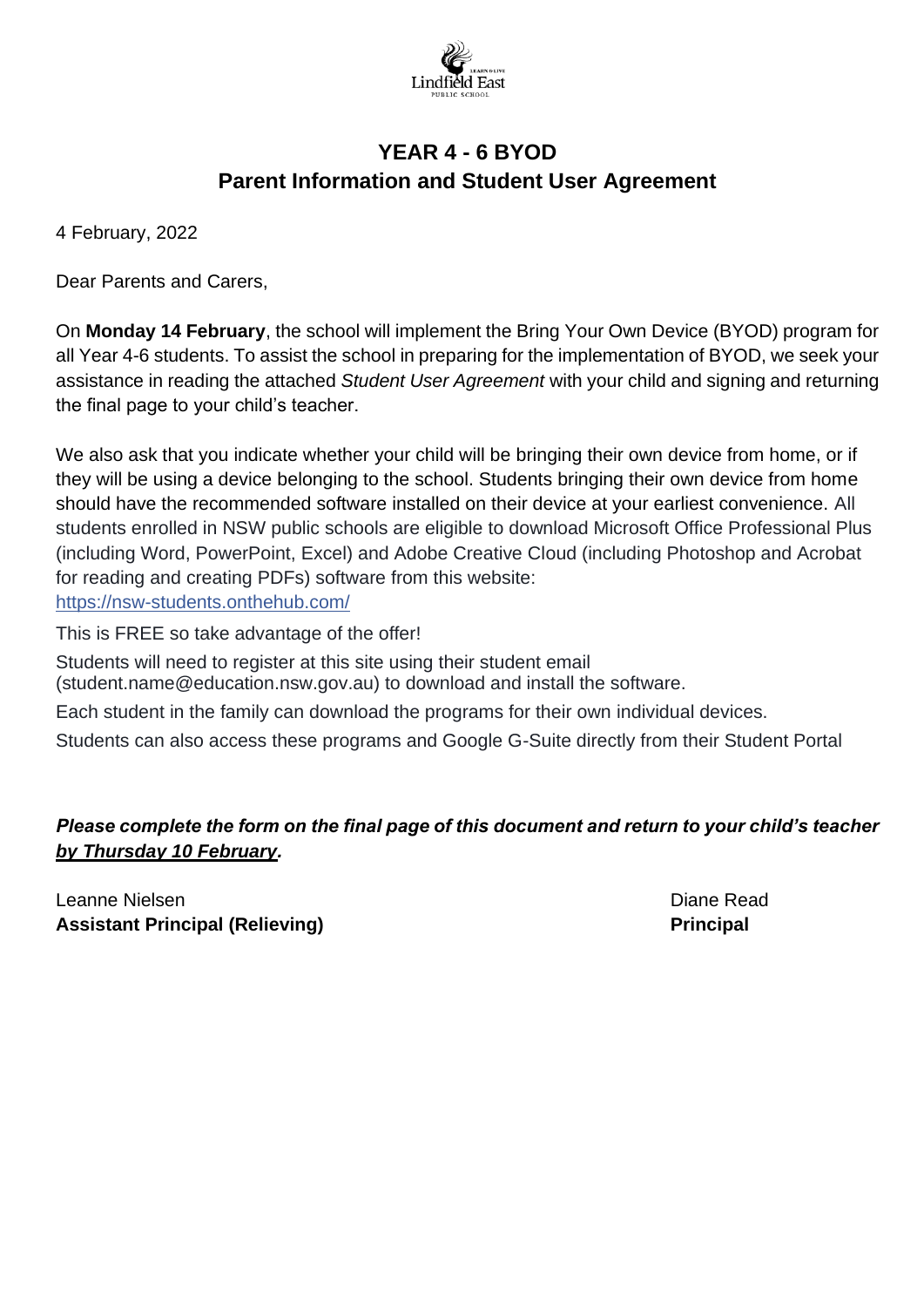

### **'Bring Your Own Device' Student Agreement and Responsibilities**

### **Bring Your Own Device Student Agreement**

### **Agreement**

We have read the following pages of the Bring Your Own Device Student Agreement. We understand our responsibilities regarding the use of the device and the internet. In signing the agreement, we understand and agree to the Bring Your Own Device Student Agreement. We understand that failure to comply with the Bring Your Own Device Student Agreement will invoke the school's standard discipline procedures and/or the actions outlined in clause (5).

#### **Purpose**

The Lindfield East Public School 'Bring Your Own Device' (BYOD) program gives freedom for students to bring technology to enhance their own educational needs. Lindfield East Public School will facilitate this in accordance with the BYOD Strategy. However, students and parents must be aware of and consent to the program's boundaries.

### **1: Scope and Definitions**

#### 1.1 Parties

This agreement is between Lindfield East Public School, a student currently attending or who will be attending Lindfield East Public School, and his or her parent or carer.

### 1.2 "Student" and "Students"

Reference in this agreement to Student or Students means a student currently attending or who will be attending Lindfield East Public School and binds his or her parent or carer.

### 1.3 "Bring Your Own Device Student Agreement"

This agreement may be referred to as the Bring Your Own Device Student Agreement or BYOD Student Agreement.

#### 1.4 "Device"

Reference in this agreement to Device means an electronic device brought by a student to Lindfield East Public School pursuant to the school's Bring Your Own Device strategy and this BYOD Student Agreement.

### **2: Equipment**

#### Custodianship

The device brought to school pursuant to this strategy must be able to be brought on every school day and be solely the student's to use throughout the school day.

#### Choice of equipment

The device must meet all the requirements of the Device Specification. This includes meeting any required physical device characteristics and having the listed software installed. The Device Specification is a separate document available from Lindfield East Public School.

### **3: Damage or loss of equipment**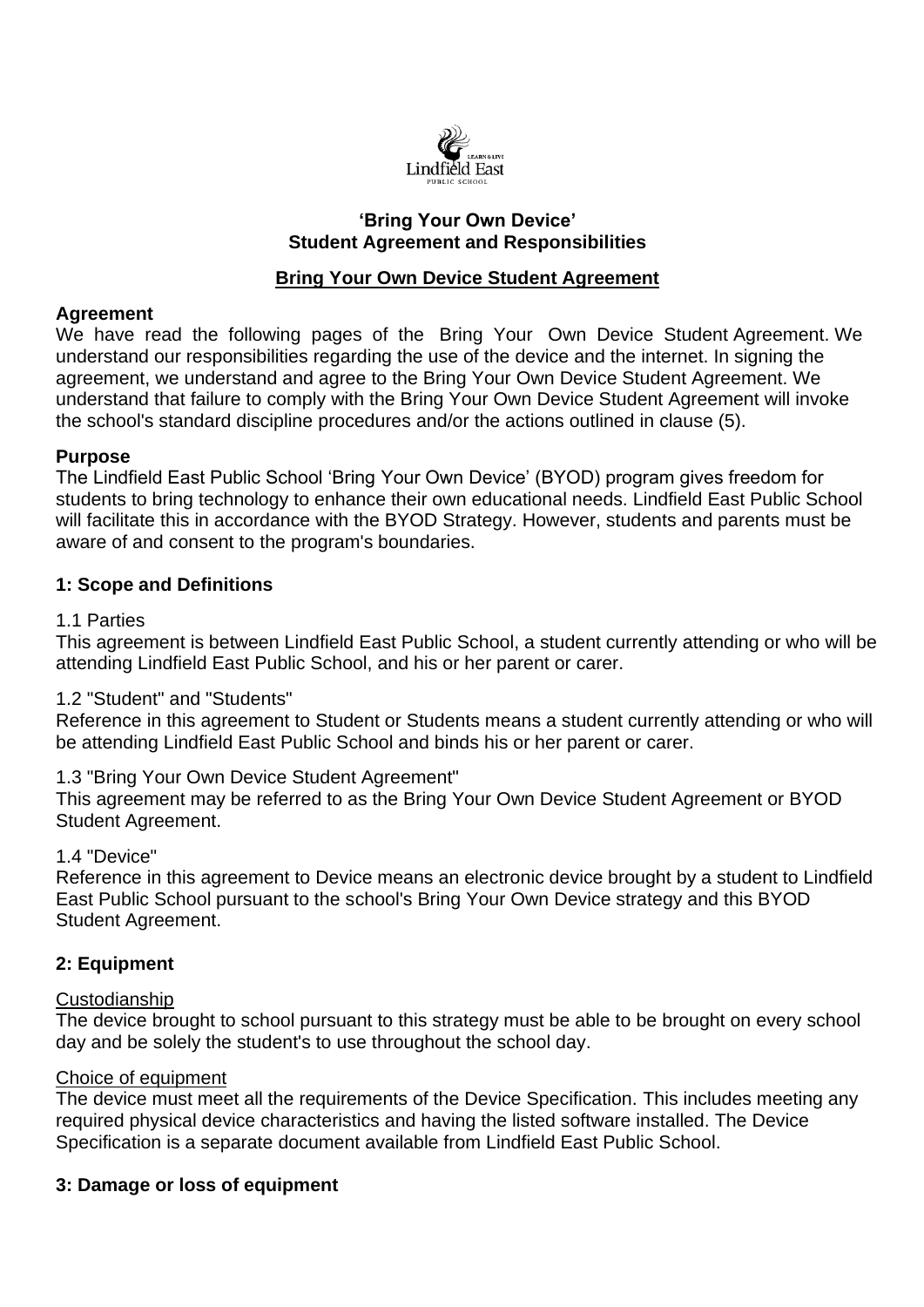Students bring their own device for use at Lindfield East Public School at their own risk. For the removal of any doubt, Lindfield East Public School will not be responsible for any loss, theft or damage to:

### (a) the device and any accessories

(b) data stored on the device while the device is at school or during a school-related activity, absolutely, in negligence or otherwise. All due care will be made by the school to limit loss, theft or damage.

Parents and students should consider whether their device requires insurance and whether specific accidental loss and breakage insurance is appropriate for the device.

In circumstances where a device is damaged by abuse or malicious act of another student ("the other student"), reimbursement may be required. The Principal will, having regard to all the circumstances of the matter, determine whether the other student is responsible for the damage to the device and whether costs incurred in the repair of the device should be borne by the other student.

The above clause does not bind students to the determination of the Principal. In accordance with clause (6.4) below, students should not bring peripheral equipment, including power charges and cables to school with their device. Liability for damage or loss of peripheral equipment will in all circumstances be borne by the student.

# **4: Standards for equipment care**

Students are responsible for:

- Taking due care of the device in accordance with school guidelines.
- Adhering to the Department of Education's policy Online Communication Services: Acceptable Usage for School Students (PD/2002/0046/V04).
- Backing up all data securely. All electronic data and resources used for school coursework must be stored on another device or electronic medium accessible on demand. Students must not rely on the continued integrity of data on their device.

# **5: Misuse of equipment and communication systems**

Standard school discipline procedures apply for misuse of the device contrary to this BYOD Student Agreement or other school rules. Examples of action the school may take in cases of misuse include:

- the device is taken away by a teacher for the remainder of the lesson or school day
- the device is taken away by an Assistant Principal or Deputy Principal for the remainder of the school day and/or until a parent or carer picks up the device
- permission for the student to bring their device to school pursuant to the Bring Your Own Device policy is revoked
- conventional discipline procedures including a time out, detention or suspension where deemed appropriate pursuant to the school's discipline procedures.

# **6: Acceptable equipment and communication system use**

6.1 Use of the device during the school day is at the discretion of teachers and staff.

6.2 Students must use their device as directed by their teacher.

6.3 The primary purpose of the device at school is educational. Students must bring their device to school fully charged and with a set of headphones

6.4 Students should avoid bringing peripheral device equipment to school (aside from headphones) with the device. Peripheral equipment includes:

● chargers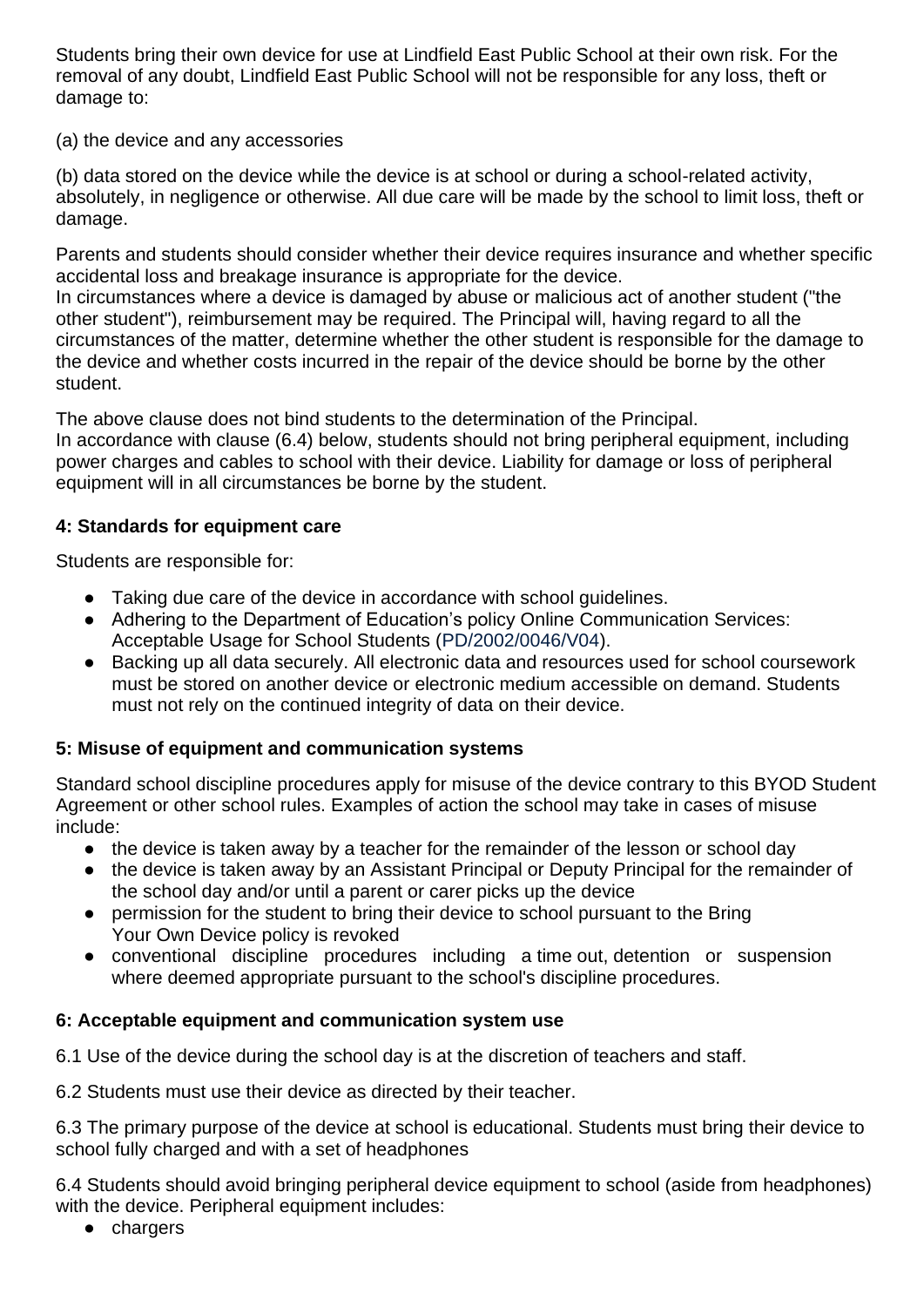- charging cables
- external pointing devices, such as a computer mouse
- adapters for the connection of video output or data transfer

6.5 While at school, all material on the device is subject to review by school staff. At staff discretion, they may also enable restrictions and guided access to a student's device at any given time. Parents will be provided a password from the school if a child's device needs to be restricted. Students are to connect their device to the designated school (DoE) wireless network only. Students are not to connect their device to other wired, wireless or cellular networks whilst at school.

6.6 Students are not to create, participate in, or circulate content that attempts to undermine, hack into and/or bypass the hardware and software security mechanisms that are in place.

6.7 Upon enrolment into a New South Wales Government school, parental/carer permission was sought to allow the student to access the Internet at school based on the Department of Education's policy Online Communication Services: Acceptable Usage for School Students(PD/2002/0046/V04). Extracts are provided below. This strategy forms part of this Bring Your Own Device Student Agreement.

6.8 The policy Online Communication Services: Acceptable Usage for School Students (PD/2002/0046/V04) applies to the use of the device and internet on the device:

(a) at school

(b) where in connection with a school-related activity or school-related program, including coursework, outside school.

**Note:** The complete Online Communication Services: Acceptable Usage for School Students (PD20020046) policy is available for viewing at:

### https://education.nsw.gov.au/policy-library/policies/pd-2002-0046

**Extracts: Online Communication Services: Acceptable Usage for School Students:** 

### **6B: Access and Security**

Students will:

- not disable settings for virus protection, spam and filtering that have been applied as a departmental standard.
- ensure that communication through internet and online communication services is related to learning.
- keep passwords confidential, and change them when prompted, or when known by another user.
- use passwords that are not obvious or easily guessed.
- never allow others to use their personal e-learning account.
- log off at the end of each session to ensure that nobody else can use their e-learning account.
- promptly tell their supervising teacher if they suspect they have received a computer virus or spam (i.e. unsolicited email) or if they receive a message that is inappropriate or makes them feel uncomfortable.
- seek advice if another user seeks excessive personal information, asks to be telephoned, offers gifts by email or wants to meet a student.
- never knowingly initiate or forward emails or other messages containing: a message that was sent to them in confidence, a computer virus or attachment that is capable of damaging recipients' computers, chain letters and hoax emails or spam.
- never send or publish unacceptable or unlawful material or remarks, including offensive, abusive or discriminatory comments, threatening, bullying or harassing another person or making excessive or unreasonable demands upon another person, sexually explicit or sexually suggestive material or correspondence, false or defamatory information about a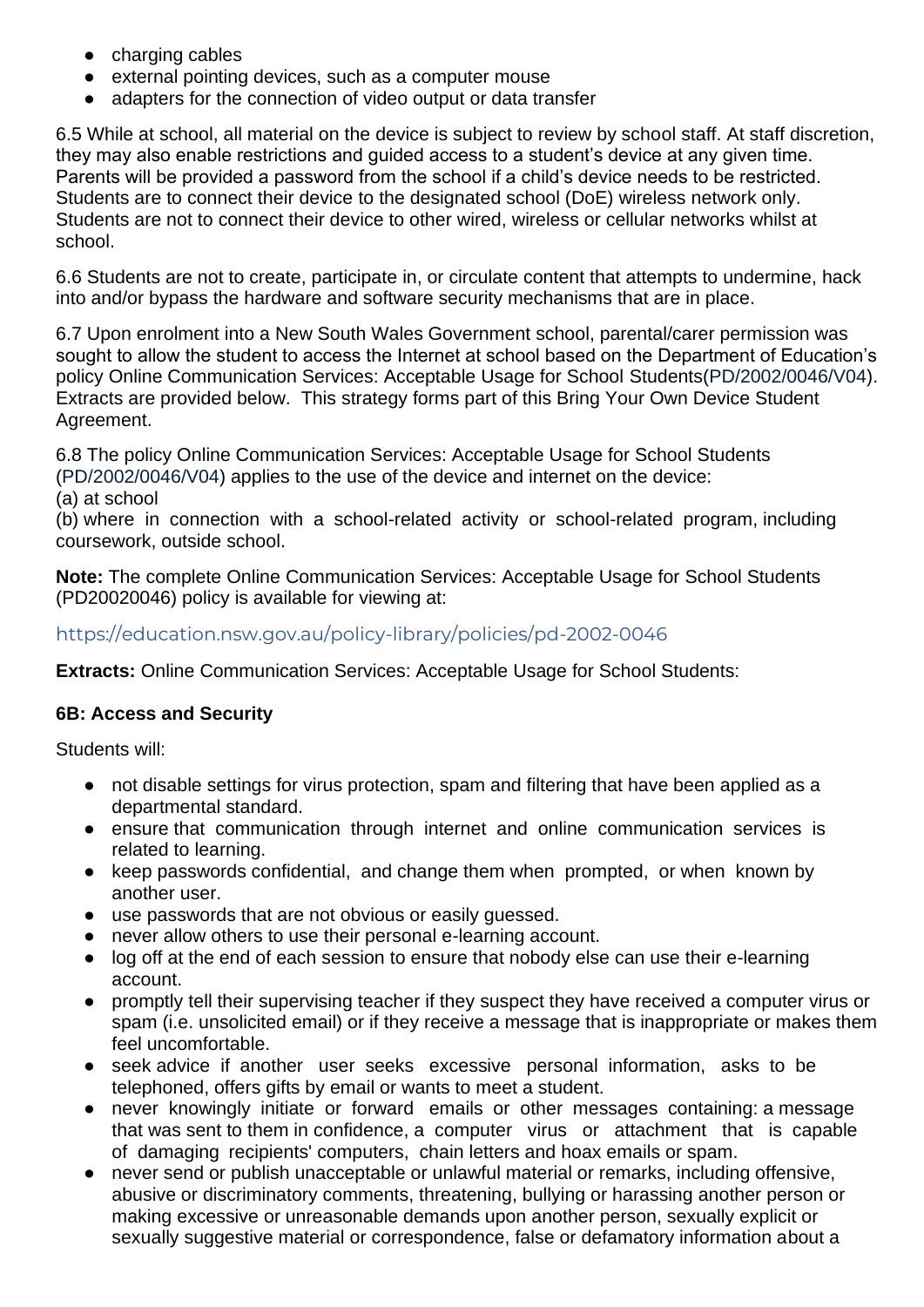person or organisation.

- ensure that online communication services is used for genuine curriculum and educational activities. Use of unauthorised programs and intentionally downloading unauthorised software, graphics or music that is not associated with learning, is not permitted.
- never damage or disable computers, computer systems or networks of the NSW Department of Education.
- ensure that services are not used for unauthorised commercial activities, political lobbying, online gambling or any unlawful purpose.
- **be aware that all use of internet and online communication services can be audited and traced to the e-learning accounts of specific users.**

### **7: Privacy and Confidentiality**

Students will:

- never publish or disclose the email address of a staff member or student without that person's explicit permission.
- not reveal personal information including names, addresses, photographs, credit card details and telephone numbers of themselves or others.
- ensure privacy and confidentiality is maintained by not disclosing or using any information in a way that is contrary to any individual's interests.

### **8: Intellectual Property and Copyright**

Students will:

- never plagiarise information and will observe appropriate copyright clearance, including acknowledging the author or source of any information used.
- ensure that permission is gained before electronically publishing users' works or drawings. Always acknowledge the creator or author of any material published.
- ensure any material published on the internet or intranet has the approval of the principal or their delegate and has appropriate copyright clearance.

### **9: Misuse and Breaches of Acceptable Usage**

9.1 Students will be aware that:

- they are held responsible for their actions while using internet and online communication services.
- they are held responsible for any breaches caused by them allowing any other person to use their e-learning account to access internet and online communication services.
- the misuse of internet and online communication services may result in disciplinary action which includes, but is not limited to, the withdrawal of access to services.

### **10: Monitoring, evaluation and reporting requirements**

Students will report:

- any internet site accessed that is considered inappropriate.
- any suspected technical security breach involving users from other schools, TAFEs, or from outside the NSW Department of Education.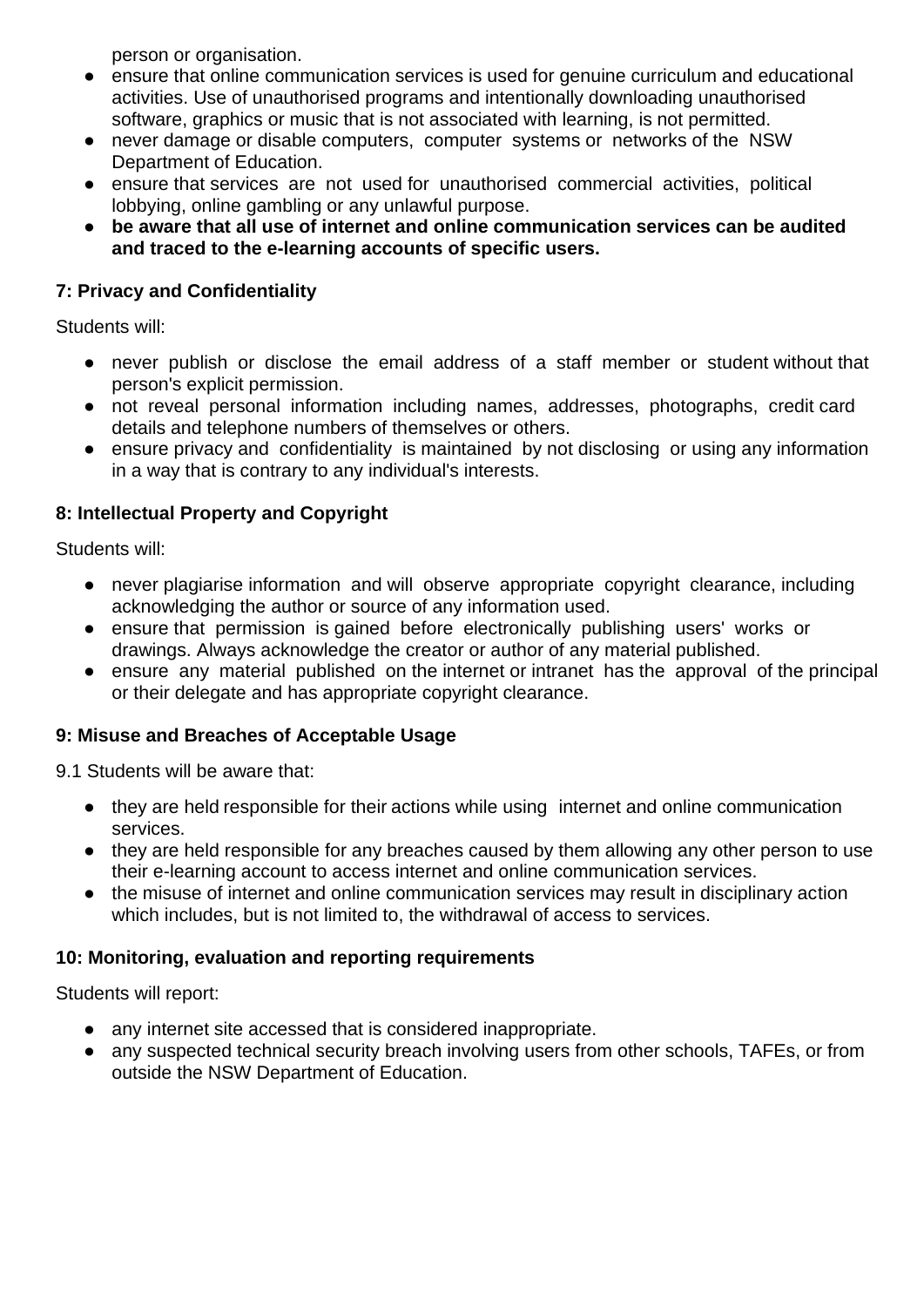

# **'Bring Your Own Device' Student User Agreement - February, 2022 Please sign and return to your class teacher**

The Lindfield East Public School 'Bring Your Own Device' (BYOD) program aims to improve student learning experiences both in and out of the classroom. Lindfield East Public School does so with the expectation that students will make good decisions with regard to their personal use of technology. Students who wish to take advantage of the BYOD program must read this agreement in the company of an adult. **This page is to be signed and returned to the school**.

By signing at the bottom of this page, students agree to the following behaviours:

- ◆ I agree that my use of the Department's internet will be for the sole purpose of learning.
- ◆ I agree to only ever use my own portal/internet log-in details and never share those with others.
- ◆ I agree to not 'hack' or bypass any hardware and software security implemented by the Department or my school.
- $\blacktriangleright$  I agree to not use BYOD to knowingly search for, link to, access or send anything that is: offensive, inappropriate, threatening, abusive, defamatory or considered bullying behaviour.
- ◆ I agree to not use technology at school to communicate with other students unless I have permission from a teacher. This includes the use of AirDrop.
- ✔ **I agree to not use technology at school to communicate with others outside of the school, including my parents, during the school day.**
- ◆ I agree to report inappropriate behaviour and material to my teacher.
- $\blacktriangleright$  I agree to stay safe by not giving out my personal information to strangers.
- ◆ I understand that my activity on the internet is recorded and these records may be used in investigations, court proceedings or for other legal reasons.
- $\blacktriangleright$  I acknowledge that the school cannot be held responsible for any damage to or theft of my device.
- $\blacktriangleright$  I agree that use of my device during school activities is at the direction of the teacher.
- $\blacktriangleright$  I agree to bring my device (with headphones) to school every day, fully charged, and follow the correct procedures as outlined by the school when transporting and storing my device between home and school.
- $\blacktriangleright$  I agree to not make any purchases using my device at school and understand that purchases may only be made by a parent or carer at home.
- ✔ **I have read the student responsibilities in the attached appendix and agree that I will abide by them.**

# **LEPS BYOD: 2022 Parent/Student Uptake**

Please tick one of the following:

**I intend** for my child to bring their own laptop (Year 4-6) to school as part of the LEPS BYOD program commencing in Term 1, 2022.

**I do not intend** for my child to bring their own laptop (Year 4- 6) to school as part of the LEPS BYOD program commencing in Term 1, 2022.

Student name: ……………….………Student signature: ……………….………Date:……….

**Parents:** I understand that technology at school is to be used **for educational purposes only \**and agree not to contact my child/ren during the day on their devices. If I need to reach my child/ren, I can do so through the school office.

Parent/carer name: ……………….……… Parent/carer signature: …………….………